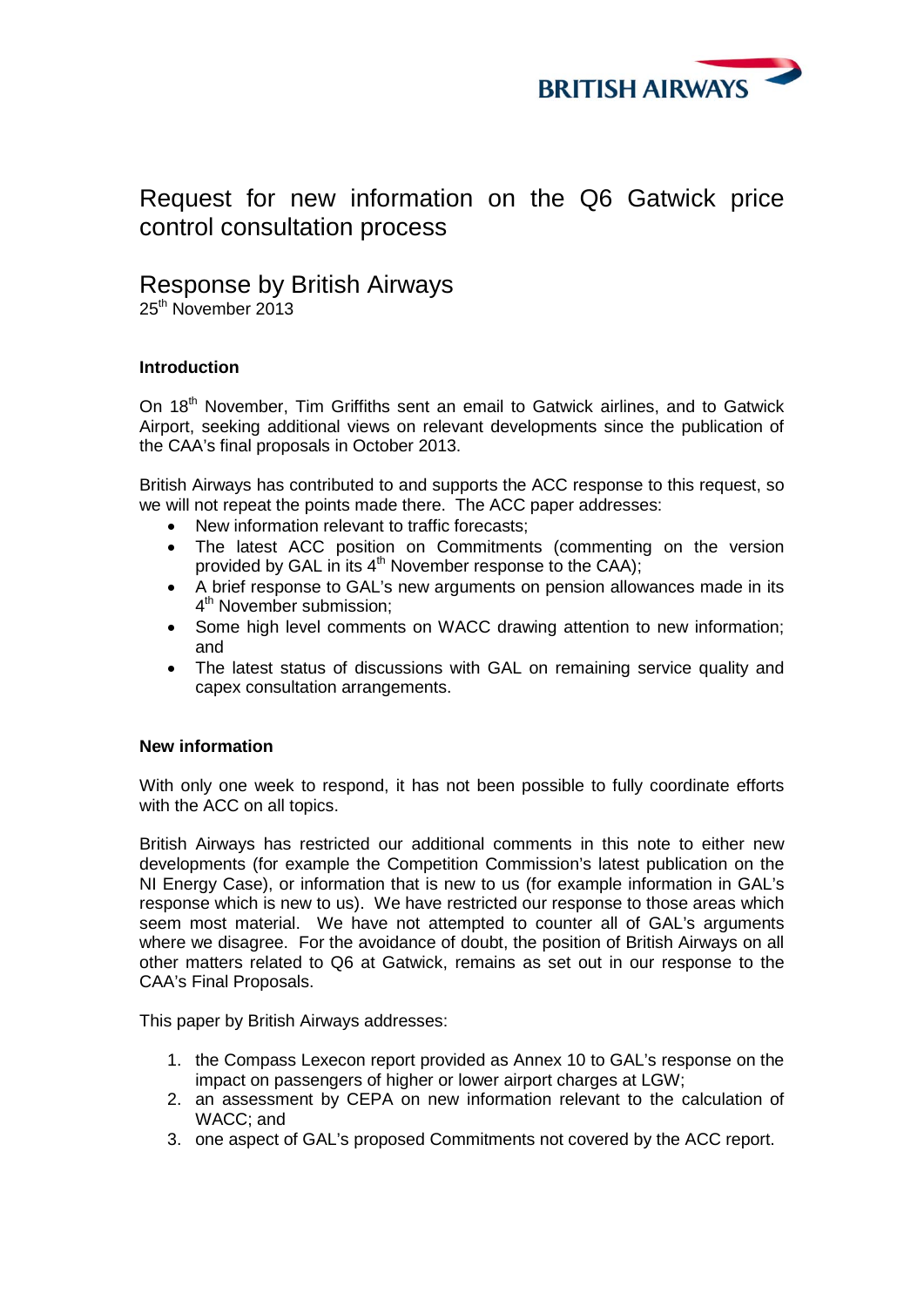#### **1. Compass Lexecon report on the impact on passengers of higher or lower airport charges (Annex 10 to GAL's response)**

Brtitish Airways considers that the report commissioned by GAL as a response to the SLG Economics report is flawed and highly misleading. The main conclusion, that passengers are relatively unaffected by such changes, is therefore unsound. British Airways has already provided information to the CAA in earlier response and to support the CAA's market power assessment (for example on pricing considerations and switching) that is relevant to this question. However, we decided to commission RBB Economics to review the Compass Lexecon report directly. RBB found that there would be direct and immediate impacts on passengers from higher airport charges, especially on the level and availability of low off-peak fares, as well as longer term effects caused by the need for airlines to respond to lower profits or losses (or conversely, the possibility of operating new services profitably if costs are lower). The RBB paper is attached to this paper as Appendix 1.

## **2. CEPA assessment of new information relevant to the calculation of WACC**

British Airways asked CEPA to consider the implications of new information from regulatory bodies since the final proposals were published and to see if there were any new arguments made by GAL than we had not considered before. The most important development is a provisional determination by the Competition Commission that has implications for the CAA judgement on total market return and on selecting a point estimate from the range. They estimate that the adjustments necessary as a result of the CC report reduce WACC from the CAA's estimate of 5.95% to 5.09% (without making other adjustments that we consider are needed for the cost of debt as explained in our  $4<sup>th</sup>$  November response). Two papers by CEPA are attached to this response, the first addressing new information and the second dealing very briefly with GAL's arguments in its  $4<sup>th</sup>$  November response, most of which have been raised with and dealt with before. The two papers are:

- "CEPA response on new information relevant to Q6 GAL" (Appendix 2); and
- "CEPA additional points in response to GAL" (Appendix 3)

Note that the first paper includes very similar information to the CEPA paper submitted with BA's LHR paper, but they are not the same as the implications for each airport are different.

#### **3. One aspect of GAL's proposed Commitments not covered by the ACC report**

The concern raised by British Airways about the absence of capex commitments has not yet been addressed in any way. We explained the significance of this in our earlier submission and are disappointed to hear that GAL is opposed to implementing any sort of trigger mechanism or to offer an alternative solution. We continue to see this as a major disadvantage of the commitments approach and a clear example of why the Commitments price should be significantly below a RAB based or "fair price".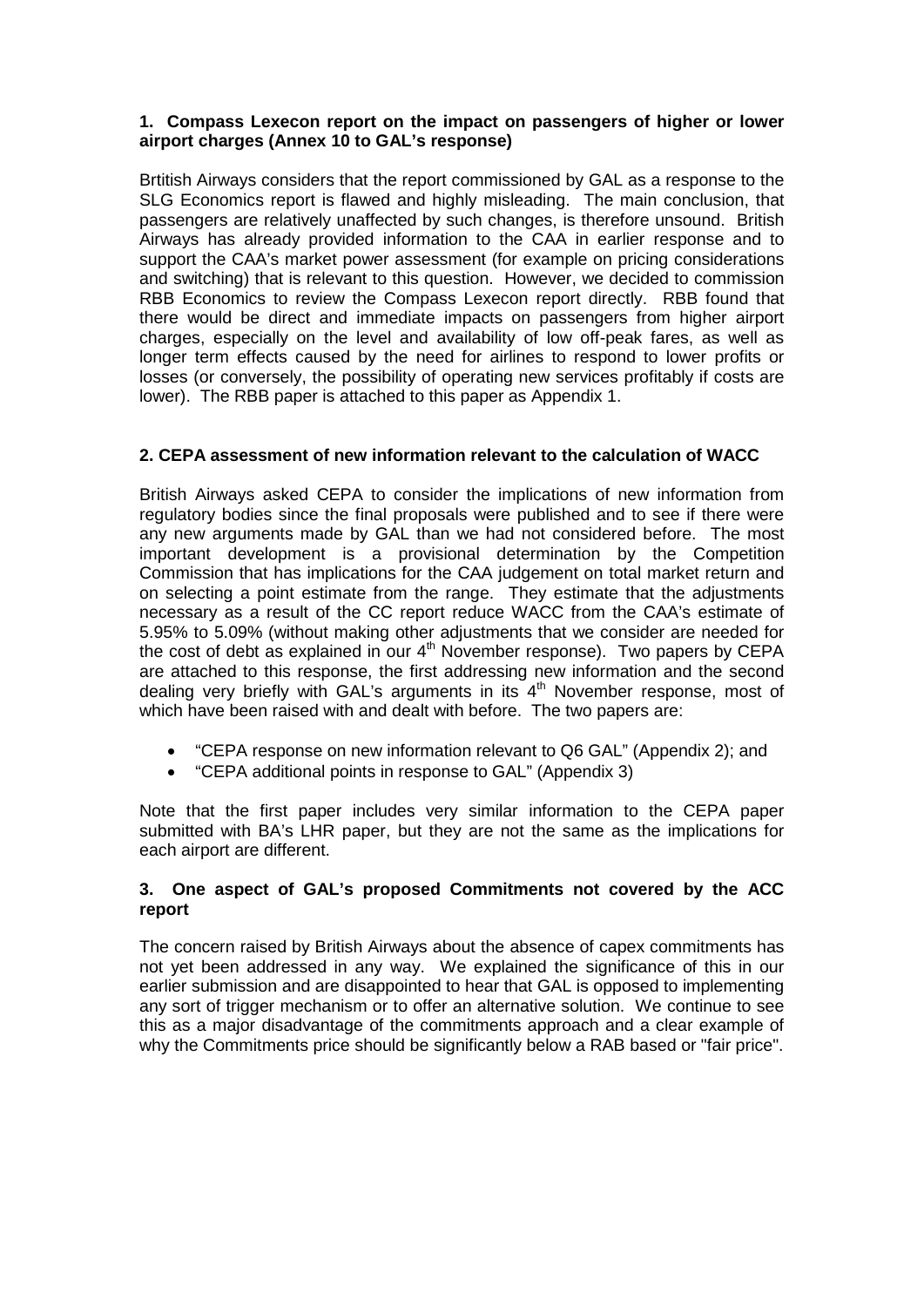# **RBB** Economics

# Why increases in airport charges adversely affect airline passengers: a response to Compass Lexecon

**RBB Economics, 22 November 2013** 

## 1. Introduction

In its paper, Comments on the SLG report on the distribution of rents, Compass Lexecon argue that changes in airport charges do not affect airline passengers but merely involve a change in the distribution of rents between the airport owner and airlines. This short paper explains why that argument is fundamentally incorrect, contradicting as it does standard economics and the reality of the airline industry. In practice, airlines will respond to changes in airport charges in one or more of the following ways:

- altering passenger fares;
- altering schedules by changing the number of weekly flights per route;
- changing the number of destinations;
- adjusting the size of aircraft operating; and/or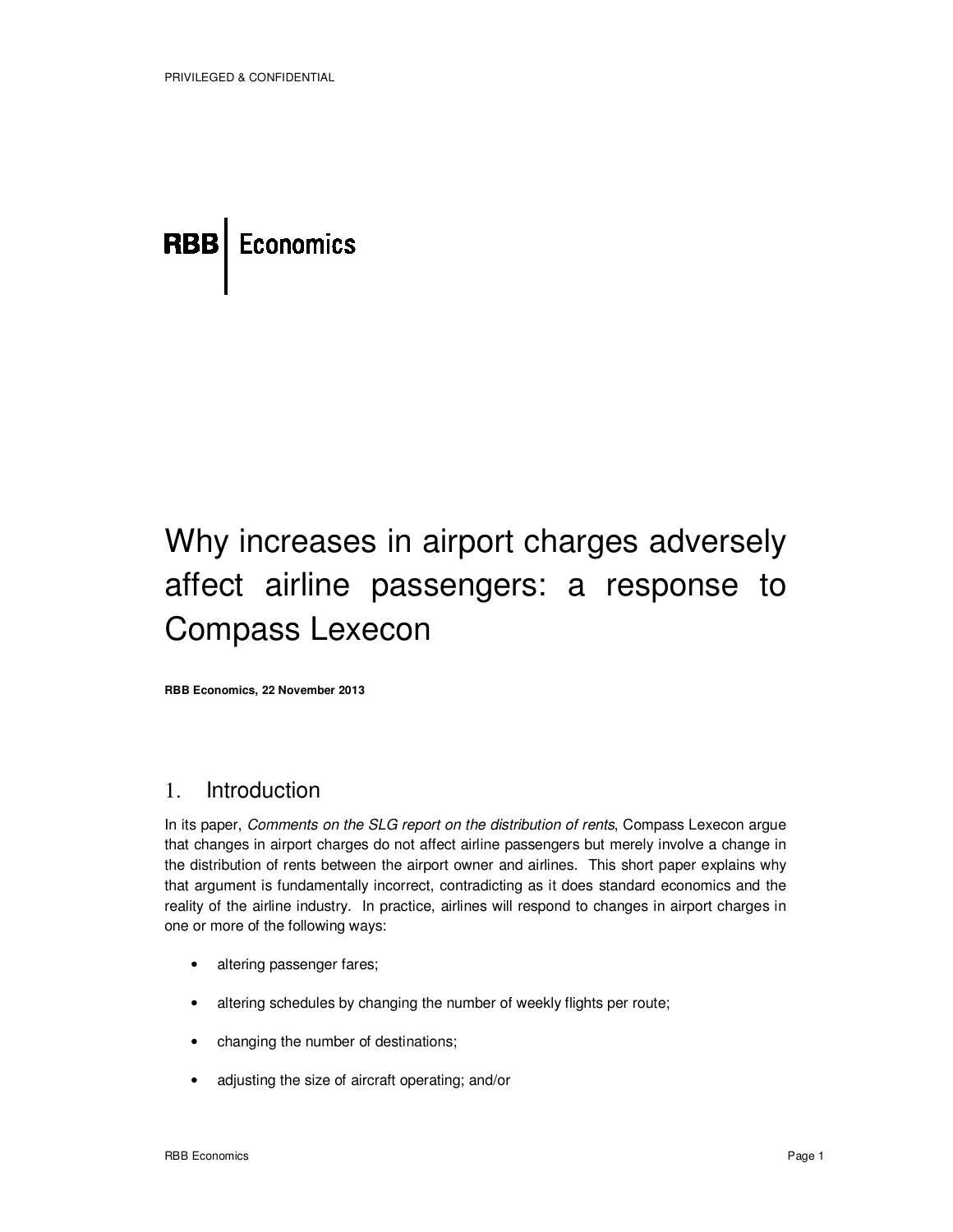• changing the frequency of introducing new aircraft (ie introducing new aircraft either more or less quickly).

Changes in airport costs will affect passengers both directly and indirectly. Direct effects arise from changes in per-passenger costs. As standard economics informs us, such changes in variable cost will directly affect pricing decisions. In particular, increases in per-passenger airport charges will tend to lead to increases in passenger fares.

Indirect effects arise when airport charges (including per-aircraft costs) affect the profitability of operating an aircraft on a given route. Increases in those costs can lead to changes (i.e. decreases) in capacity operated on a given route. As standard economics again informs us, a decrease in available capacity on a route will, all else equal, have the effect of increasing passenger fares on that route.

In addition to arguing that increases in airport charges merely shift rents from airlines to airports, and somewhat in contradiction to that claim, Compass Lexecon also argues that increases in airport charges would result in airlines switching airports and, implicitly, that such switching possibilities rule out the scope for Gatwick to exercise significant market power in relation to airport charges.<sup>1</sup> That unsubstantiated argument should be rejected for a number of reasons. First, many airlines have made significant sunk investments in establishing bases at London Gatwick. Only very significant increases in airport charges would likely induce such airlines to switch airports.

Second, we note that Compass Lexecon appears to confuse the ease with which airlines can re-deploy assets across routes operated from the same airport with the significant obstacles that would be associated with moving whole-scale operations from one airport to another. Clearly, switching from operating one route at an airport to another operated from the same airport is fundamentally different from switching all operations from one airport to another.

Furthermore, the fact that airlines might indeed switch in response to excessive increases in airport charges cannot provide the basis for arguing that airports be granted total freedom in pricing. It is well-known that monopolists will price up to the point that *further price increases* become unprofitable. But that does not imply that allowing a monopolist to exercise significant market power raises no concerns of economic efficiency; quite the opposite.

Finally, we address Compass Lexecon's argument that slot trading does not result in an efficient allocation of resources as airlines are strategic when considering whom to sell slots to. The available evidence indicates that slot trading is efficient.

The remainder of this paper is organised as follows.

• In section 2, we explain why a change in airport charges is likely to be passed on to passengers.

I If airlines could fully pass on increases in airport charges as Compasss Lexecon suggest, then there would be no need for airlines to switch airports.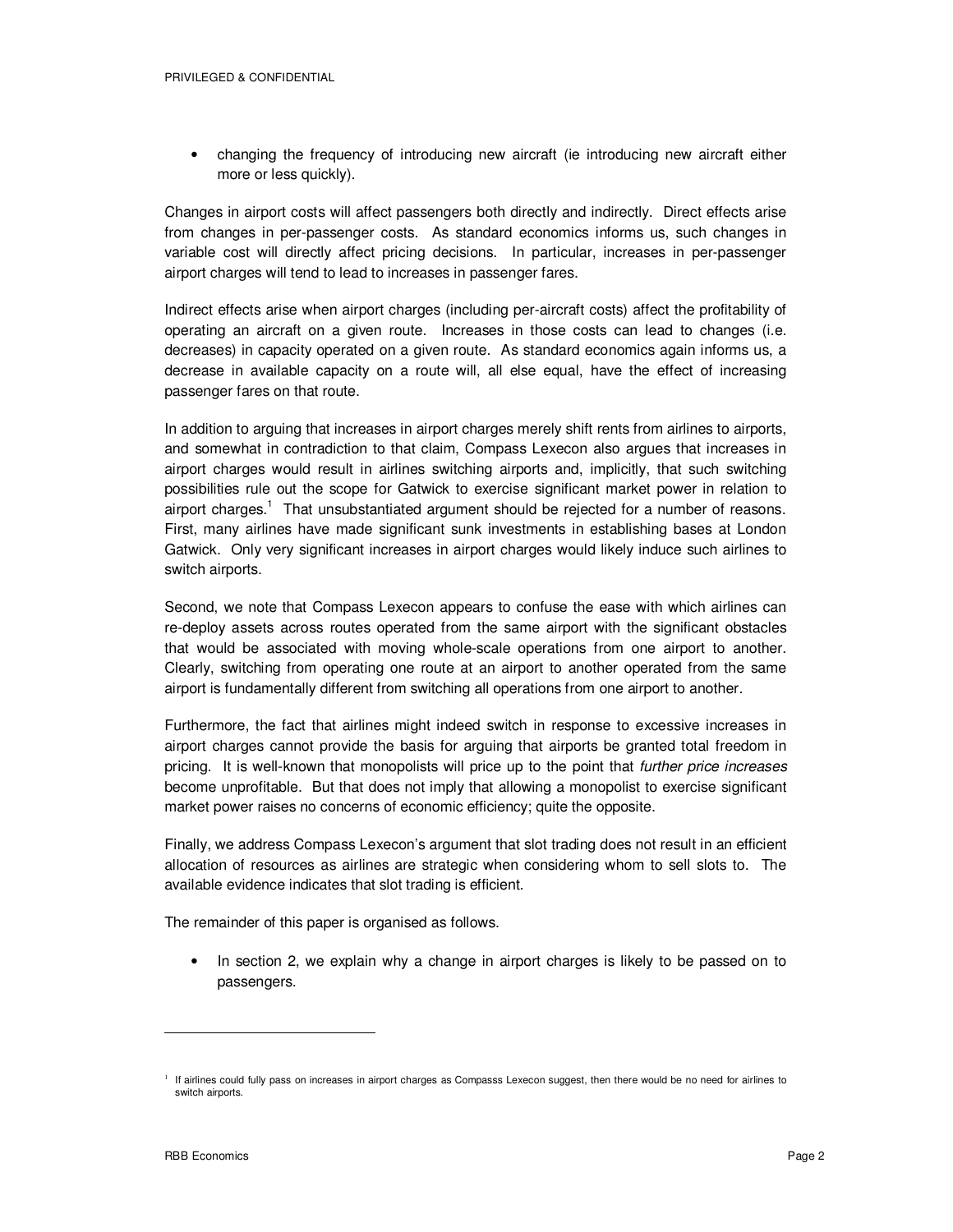- In section 3, we explain why airline switching in response to an increase in airport charges would not be sufficient to prevent Gatwick exercising significant market power in relation to airport charges.
- Finally, in section 4, we explain why allowing airports complete freedom to set airport charges would result in inefficient outcomes.
- 2. A change in airport charges is likely to be passed on to passengers

#### **2.1. Airlines do not face a fixed vertical supply curve**

Compass Lexecon argues that airlines likely face a fixed vertical supply curve and therefore any increase in airport charges will have no impact on passengers.

Compass Lexecon makes two arguments to substantiate this claim. First, Compass Lexecon states that easyJet, as the largest airline at London Gatwick and with a load factor of 90%, should be used as benchmark for London Gatwick rather than BA which has a much smaller share at London Gatwickand a lower load factor. Secondly, Compass Lexecon argues that the average load factor is calculated from a mix of a peak flights, which are essentially sold out, and off-peak flights, for which there is insufficient demand. Compass Lexecon concludes that on many flights, airlines are therefore in fact capacity constrained. Compass Lexecon also notes that once an airline has decided to fly a route the marginal cost of carrying an extra passenger is low, which allows airlines to maximise revenues by pricing depending on demand conditions.

We agree that in the short run, it is not straightforward to increase average load factors if an airline's peak flights operate at close to 100 per cent load factor since only load factors on offpeak flights can be increased with existing deployed assets. We note also that even if easyJet operates at full capacity at peak times, this does not imply that all other airlines operating at Gatwick face a vertical supply curve. For those airlines, changes in airport charges will affect pricing decisions. Moreover, in any event, even in the short-run, there is clearly scope for a decrease in airport charges to benefit passengers by leading to lower prices for off-peak flights.

But more importantly, Compass Lexecon fails to recognise that the CAA price review is a longterm review (for the time period 2014-2019). It is therefore critically important to assess how airlines would likely respond to higher airport charges over this timeframe and not, as Compass Lexecon do, only assess the static very short run responses of airlines to changes in airport charges . As noted in the introduction, airlines will likely respond to changes in airport charges by altering the size of aircraft operated; adjusting schedules; altering which routes are flown and/or changing the timing of the introduction of new aircraft.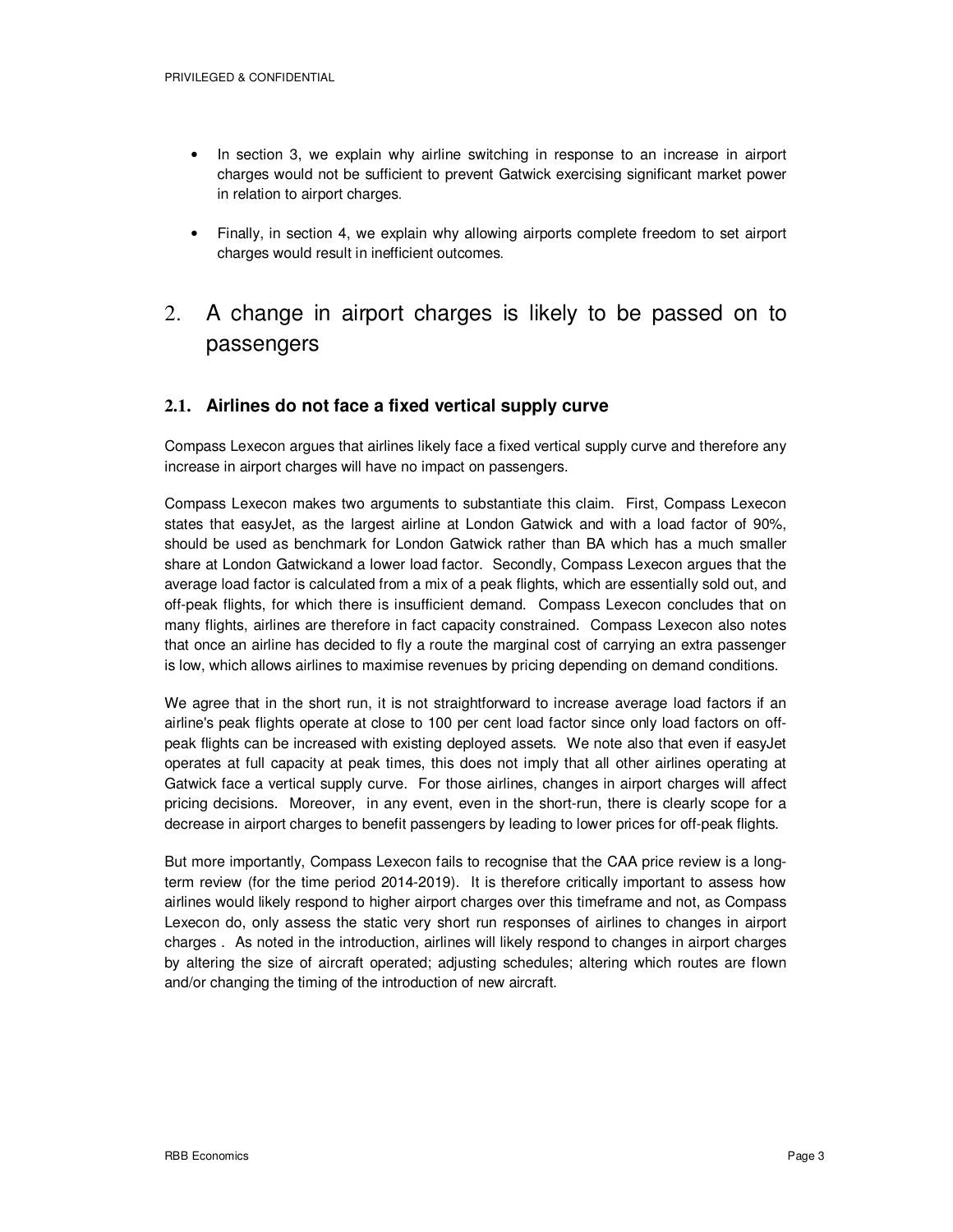The first three responses will directly affect available capacity operated on a route. To the extent that the responses of airlines to higher airport charges would lead to less capacity being deployed on a route, for a given level of demand, we should expect passenger fares to increase to the clear detriment of passengers. $^{23}$  In other words, even if airlines were totally supply constrained in the short run, this is unlikely to be the case in the medium and long term. The potential adverse impact of increases in airport charges on the capacity decisions of airlines and hence on the likely level of passenger fares in the future must therefore be taken into consideration.

### **2.2. A reduction in airport charges is likely to affect fares**

In its report, SLG Economics suggested that a large part of an exogenous price reduction in airport charges would be passed on to passengers as there is competition in the airline sector, and an airline that does not pass on cost reductions will lose out to other airlines that do pass on those reductions.

Compass Lexecon responded that this only applies to variable cost reductions (i.e. perpassenger charges such as security and baggage handling), and that some of the airport charges are fixed by flight (landing, take-off, parking), which would not be passed through.

First, we note that the pass-through of a decrease in airport charges would occur even if there were no competition on a route. Even a monopolist will pass through part of a cost decrease as this will serve to maximise profits by continuing to equate marginal revenue to marginal cost. For example, in the case of a linear demand curve, a monopolist would pass on exactly half of the change in marginal costs.

Secondly, as Compass Lexecon agree, standard economics states that fares will respond to changes in marginal cost. We note that the short run marginal costs associated with selling an additional seat (assuming that capacity constraints do not bind; i.e. there are unsold seats on flights judged by the passenger to be suitable) consist of the cost of additional fuel required, catering costs and a number of other cost items. In addition, short run marginal cost includes airport charges and taxes that are levied on a per-passenger basis. Since demand is not completely inelastic, any change in airport charges would inevitably be directly passed on to passengers on flights (see above).

Thirdly, we note that per-passenger charges account for a substantial part of total airport charges, which implies that Compass Lexecon at least implicitly accepts that a large part of any potential airport charge reductions would be passed on to passengers. Table 1 below shows that depending on the season, typical per-passenger charges represent between 55 per cent in the summer to 96 per cent in the winter of total airport charges.

 $2$  Withdrawing from a route altogether represents the most significant capacity decision an airline can make on a given route.

<sup>&</sup>lt;sup>3</sup> Passengers are adversely affected by the fourth response in terms of receiving a lower quality product.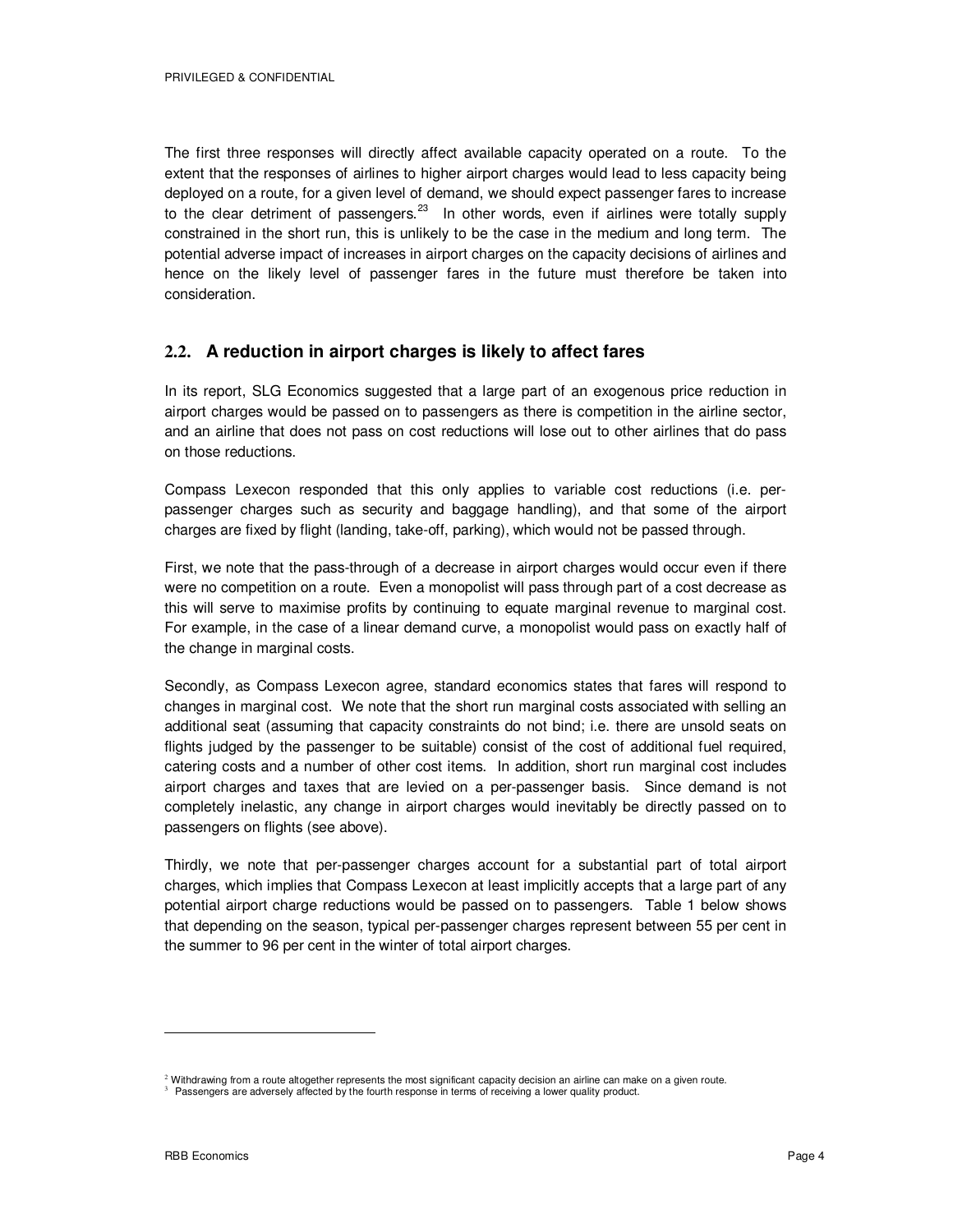|                                                    | Summer peak | Summer off-peak | Winter   |
|----------------------------------------------------|-------------|-----------------|----------|
| Charge per international departing passenger       | 12.27       | 12.27           | 12.27    |
| Passengers per aircraft                            | 159         | 145             | 139      |
| <b>Total Passenger charges</b>                     | 1950.93     | 1779.15         | 1705.53  |
| 1 hour Parking charge                              | 63.36       | 63.36 63.36     |          |
| <b>Landing fee</b>                                 | 752.68      | 247.05          | $\Omega$ |
| Take off fee                                       | 752.68      | 247.05          |          |
| <b>Total costs</b>                                 | 3519.25     | 2336.61         | 1768.89  |
| Proportion of per-passenger charges in total costs | 55.4%       | 76.1%           | 96.4%    |

**Table 1: Passenger charges as a percentage of total airport charges at LGW in 2013/2014, in GBP** 

Note: Charges and passenger numbers for typical Airbus A319 flight (75 tonnes) to an international destination, assuming 1 hour parking and average loads.

It should be noted that the per-passenger charges listed in the table above include only regulated airport charges. Other per-passenger charges that BA faces in addition to those included in Table 1 include the £12.27 Passenger Service Charge levied by the airport, the Air Passenger Duty of £13.00 levied by the Government, as well as costs for passenger fuel, catering, GDS fees, credit card commissions, PRM and check-in, which for a typical short-haul flight total around £10 to £11 per passenger. Hence, the total short run marginal costs of transporting a passenger are in the region of £35 to £37. This is very close to the lowest fares of BA (£39.00) and other airlines active at Gatwick. A change in any of these costs, including the Passenger Service Charge levied by the airport, would likely lead to a direct increase in these lower fare classes, either by increasing the price of the lowest fare available and/or by reducing the number of seats available at that fare.<sup>4</sup>

As noted above, in addition to considering the impact of changes in short run marginal cost on passenger fares, account must also be given to the impact of changes in airport changes on capacity decisions of airlines which also affect passenger fares. Many costs that might be fixed over the course of a season are variable when considered over a longer timeframe. One should therefore expect that those airport charges based on a per-flight basis will also be passed through to passengers.

Airlines determine, in the medium term, whether to add a flight to a schedule based on the incremental profits made from such a flight. This means that airlines would find that adding more flights would be profitable if costs are lower (i.e. if airport charges - both on a perpassenger basis or on a per-flight basis - are reduced). Such additional flights would increase

<sup>4</sup> Similarly, airlines have low profit margins, which would not allow them to absorb any price increases. For example, easyJet's profit per passenger has fluctuated around £1 to £5 per passenger. Such a level of margin is incompatible with an ability to absorb an increase in airport costs. Rather, a significant part of any increase must necessarily be passed on to passengers at least in the medium to long term.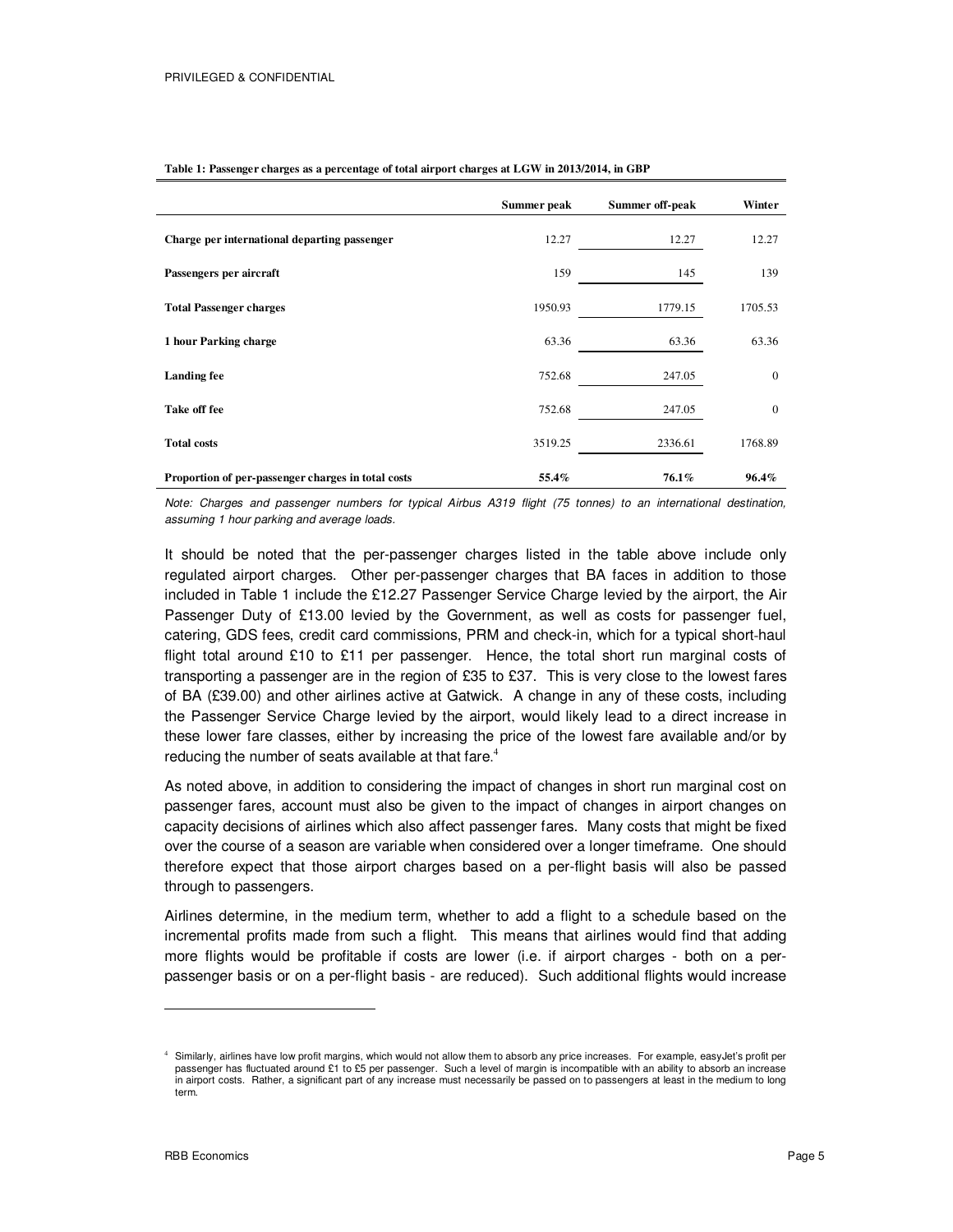capacity on a route, which would tend to imply, all else equal, lower fares for passengers . In addition, passengers might also benefit from higher frequencies and/or a choice of more destinations.

It might be argued that the above mechanism whereby passengers benefit from decreases in airport charges cannot arise at airports that are capacity constrained. But that would be to ignore alternative mechanisms for increasing capacity; namely, flying larger aircraft. Lower airport charges may make operations using larger planes profitable. Such a response would also result in an increase in available capacity and, as above, tend to lead to lower fares.

Additionally, outside the peak times, there is in fact significant spare slot capacity available at London Gatwick. This means that outside of peak times, i.e. during the majority of the time, airlines are able to increase capacity both by increasing the number of flights and by increasing the size of the aeroplanes used.

3. Airlines switching in response to an increase in charges would be insufficient to prevent Gatwick from exercising significant market power

### **3.1. An increase in airport charges will lead to insufficient switching**

Compass Lexecon argues that increases in airport charges would lead airlines to switch airports and, implicitly, that such switching possibilities rule out the scope for Gatwick to exercise significant market power in relation to airport charges. There are a number of points that can be made in response.

First, the impact of a change in airport charges on the airlines' profitability depends of course on the extent to which cost increases will be passed through to the passengers. If they are passed on to a large extent (which they would be in many cases as we detail above), the impact on profitability will be much less significant than suggested by Compass Lexecon and therefore the incentive for airlines to switch is reduced. This implies that there is an inherent tension in the Compass Lexecon paper between the alleged ease of airport switching and the claim that airport charges are fully passed onto passengers.

Secondly, the fact that *some airlines* are able to switch does not prevent the operator of Gatwick airport from exercising significant market power. In order to prevent firms from exercising market power, it is important that a *sufficient proportion of* consumers are able to switch to render the putative price increase unprofitable. Compass Lexecon does not address this fundamental issue. We note that Compass Lexecon provides no evidence on the expected level of switching in response to the proposed increase in airport charges at Gatwick and is therefore unable to substantiate its assertion.

In any case, standard economics informs us that even a monopolist airport operator will price to a level up to the point where airlines will eventually start to switch away in sufficient numbers to render further price increases unprofitable. But that does not, and cannot, imply the absence of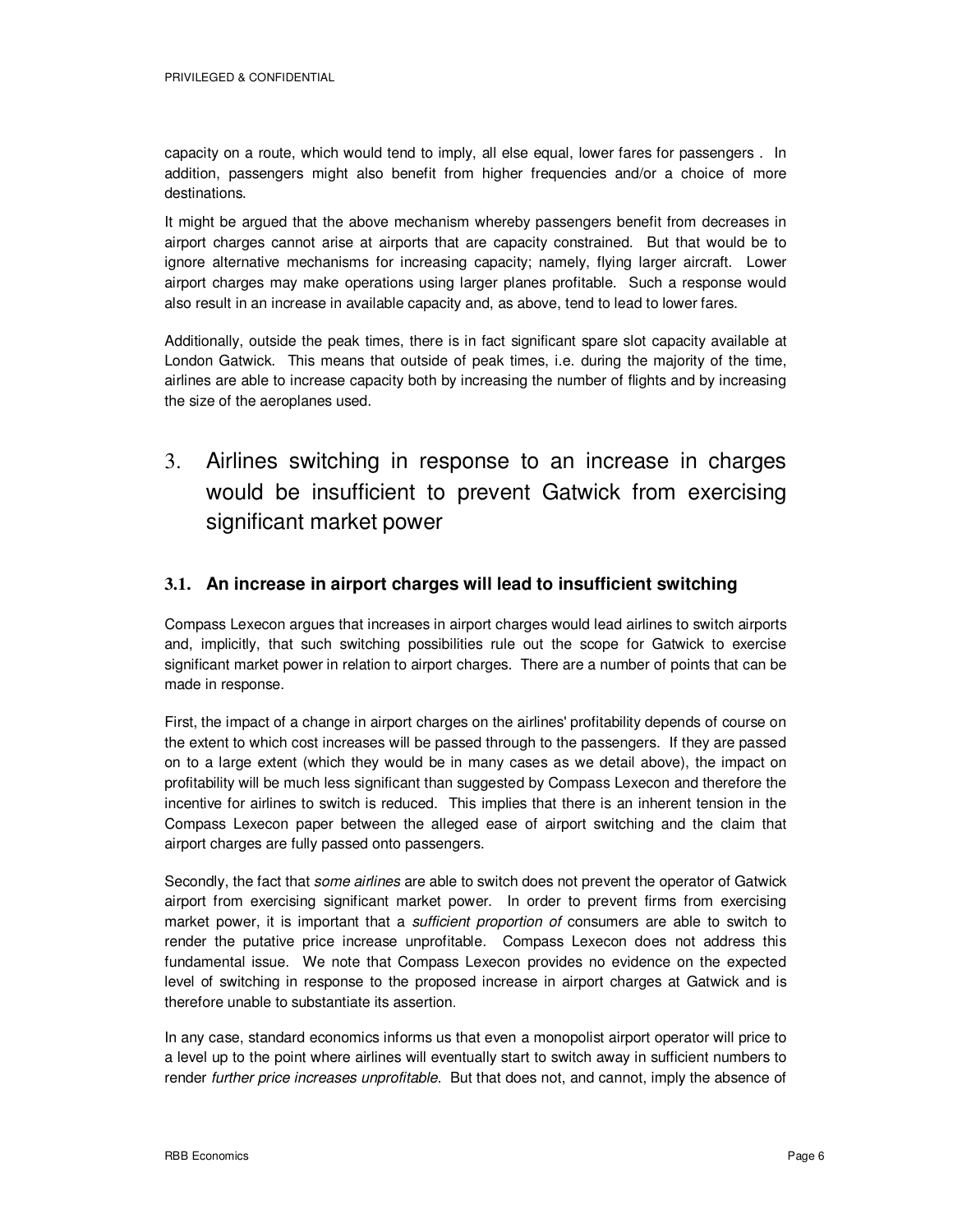PRIVILEGED & CONFIDENTIAL

any competition concerns. The issue in assessing whether the owner of London Gatwick is able to exercise significant market power is not whether there is a level of prices that even a monopolist finds that it unprofitable to increase prices further but rather whether the owner of London Gatwick is able to profitably increase prices above normal competitive levels.<sup>5</sup>

## **3.2. The scope for switching routes does not prevent the exercise of significant market power at Gatwick**

Compass Lexecon states that the evidence shows that many routes are opened or closed all the time and, therefore, infers that sunk costs are low.

However, Compass Lexecon confuses the case of switching an airplane from one London Gatwick route (e.g. LGW-FRA) to another London Gatwick route (e.g. LGW-MAD) with the switching of the airplane to fly a completely different route not involving London Gatwick (e.g. LHR-FRA instead of LGW-FRA).

The mere switching of routes operated at Gatwick provides no competitive constraint on the level of airport charges at Gatwick and will therefore not prevent the operator of Gatwick airport from exercising significant market power. Furthermore, the ability to switch routes readily provides no insights into the magnitude of sunk costs associated with switching airports. The former only involves minimal sunk cost (i.e. marketing cost when starting up the route), whilst the latter involves more significant investments. This is especially the case if an attempt were to be made to more several routes from Gatwick to other London airports. Even if capacity were available at other London airports to accommodate such a wholesale switch (which is unlikely), such a move would entail significant costs relating to staff and facilities established over many years at Gatwick.

We note that even a transfer between different bases would be difficult, say from London Gatwick to London Heathrow in the case of BA: First, the capacity at London Heathrow is already fully utilised, so it would not be possible to move the base of a plane from London Gatwick to London Heathrow without removing a plane at London Heathrow. Secondly, the configuration of BA's planes based at London Gatwick is different to the configuration used for planes based at London Heathrow. In fact, no transfer of planes between London Gatwick and London Heathrow has occurred since 2010.

The above implies that many airlines, including BA, cannot realistically discipline Gatwick Airport in response to an increase in airport charges by switching services to a different London airport.

 $5$  This economic issue is similar to the *cellophane fallacy*, so-called after a case in the cellophane industry in 1956 (United States vs DuPont).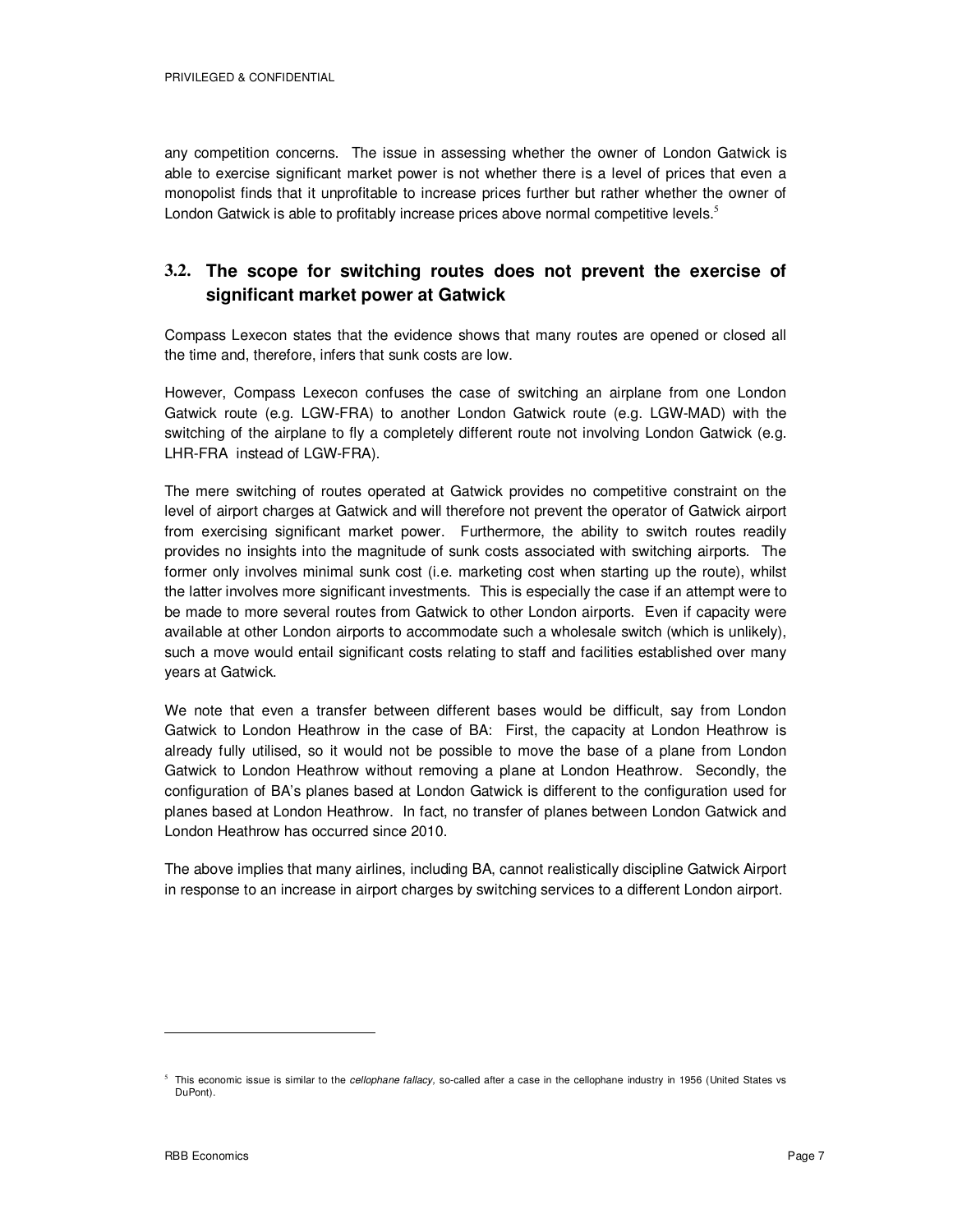# 4. Allowing airports freedom of pricing will not deliver efficient outcomes

In response to the claim that slot trading would result in an efficient allocation of resources, Compass Lexecon argue that in practice this does not hold as airlines are strategic when determining to whom to sell slots. Compass Lexecon suggest that in consequence airports should be allowed to set a market clearing price.

Compass Lexecon's arguments rely on a number of critical implicit assumptions. Allowing congested airports to set charges without regulation would without doubt result in significant increases in airport charges and hence in passenger fares, for the reasons set out in the previous sections. Such increases in airport charges could, in theory, result in additional airports (or additional capacity at existing airports) being built, and these new airports would compete to attract airlines by lowering airport charges.

The problem is that in the real world these additional airports can neither be built due to government restrictions nor quickly enough to ensure that the competitive pressures on pricing are brought to bear in a timely manner. We note that competition authorities are normally concerned that any competitive responses are made within two years, a far shorter period that required for airport expansions.

It is for this reason that economic regulation of airport charges is required to prevent airlines and their passengers from excessive pricing.

We also note that Compass Lexecon's argument regarding the alleged inefficiency of slot trading is flawed. Once a slot is sold, it is sold. Onward trading of the slot would mean that a slot would likely end up in the hands of the airline that valued that slot most, even if the initial seller does not sell to this airline directly.

In any case, it is well established that slot trading works in an efficient manners at airports such as London Gatwick or London Heathrow. In the European Commission's Study on the Impact of Secondary Trading at EU Airports (November 2006),<sup>6</sup> secondary trading was found to have resulted in a number of efficiencies. The Commission found that secondary trading (which has taken place since 2011):

- Has led to "a liquid and flexible market in slots."
- Has been "effective in fostering new entry."
- Is "supported by the industry, and has proved to be an active market."

<sup>&</sup>lt;sup>6</sup> Study on the Impact of the Introduction of Secondary Trading at Community Airports, Volume I - Report (November 2006), produced by Mott MacDonald and commissioned by the European Commission: http://ec.europa.eu/transport/air/studies/air\_en.htm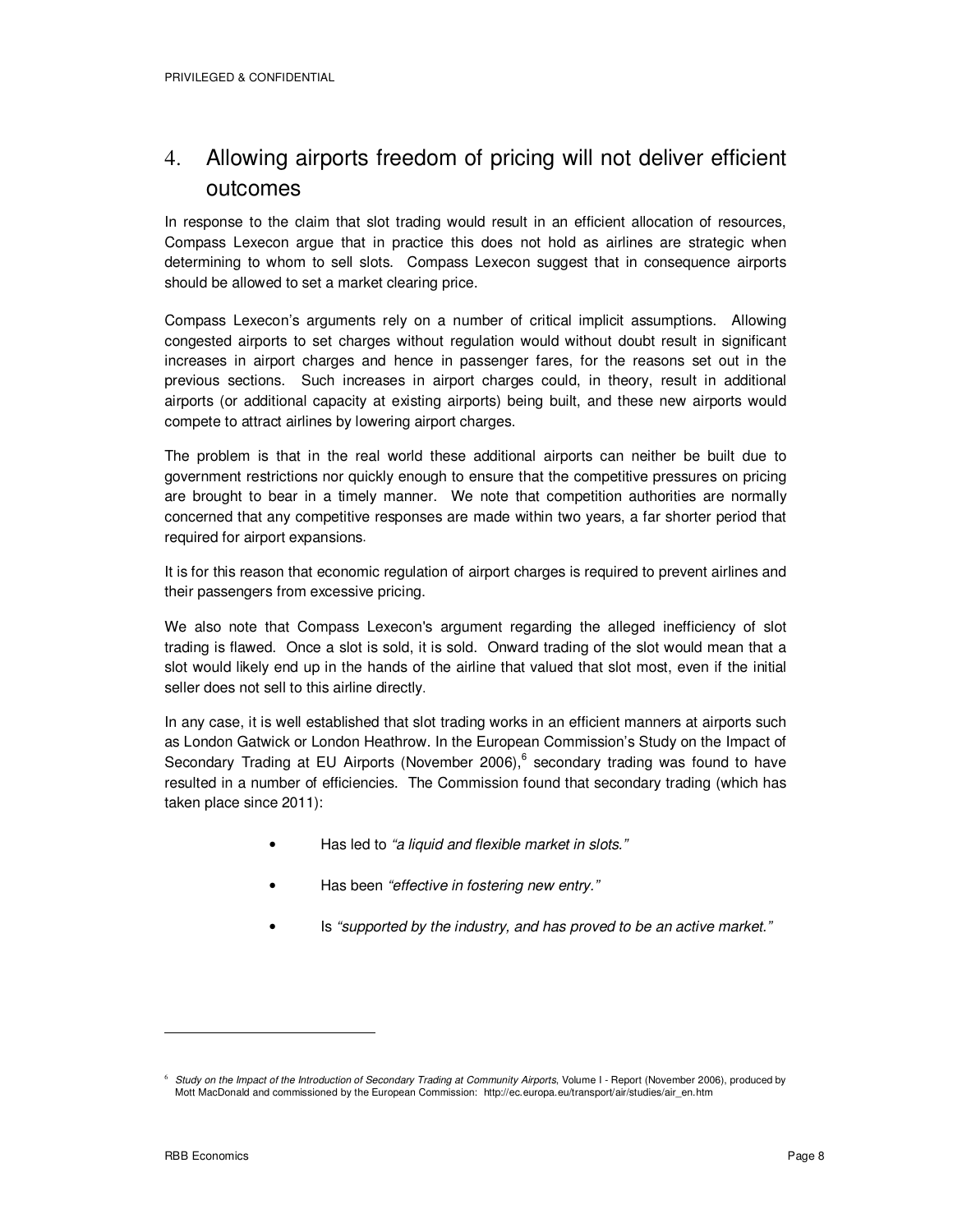• Has seen "direct competitors prepared to trade slots with each other freely."*<sup>7</sup>*

This is further supported by a statement of Jacques Barrot in his capacity as Transport Commissioner (30 April 2008): "At crowded airports, we need to make sure that slots are used as efficiently as possible and that airlines have a fair chance to develop their operations. Slots at airports must be distributed in a fair and non-discriminatory way. Today we are recognising for the first time that secondary trading is an acceptable way of allowing slots to be swapped among airlines. We will keep a close eye on the situation across Europe and ensure that secondary trading works to the advantage of consumers, but this system has already shown its value in London, where it has allowed a range of airlines to take advantage of the opportunities provided by the EU-US aviation agreement and to create new levels of competition.<sup>18</sup>

We also draw the attention of the reader to a study conducted by the European Commission in 2011,<sup>9</sup> which with respect to Gatwick and Heathrow conclude that

"The analysis also shows that secondary trading at the London airports has been successful in improving capacity utilisation, increasing the mobility of slots between airlines and allowing new entry on some (particularly long haul) routes."

In the same study, the European Commission notes that "[in 2010,] 39% of slots at Gatwick are operated by a different airline to that which operated the slots in 2007", indicating a very liquid and active secondary slot trading market. Furthermore, the Commission notes that "Of the most congested EU airports, only Gatwick airport has seen significant changes in slot holdings in the last few years, other than changes caused by the takeover of one airline by another.".

 $\overline{a}$ 

 $^7$  Competition Issues Associated with the Trading of Airport Slots: A paper prepared for DG TREN by the UK Office of Fair Trading and Civil Aviation Authority, paragraph 2.14.

<sup>8</sup> http://europa.eu/rapid/pressReleasesAction.do?reference=IP/08/672&format=HTML&aged=0&language=en&guiLanguage=e

<sup>9</sup> European Commission, DG MOVE, Impact assessment of revisions to Regulation 95/93, Final report (sections 1-12), March 2011.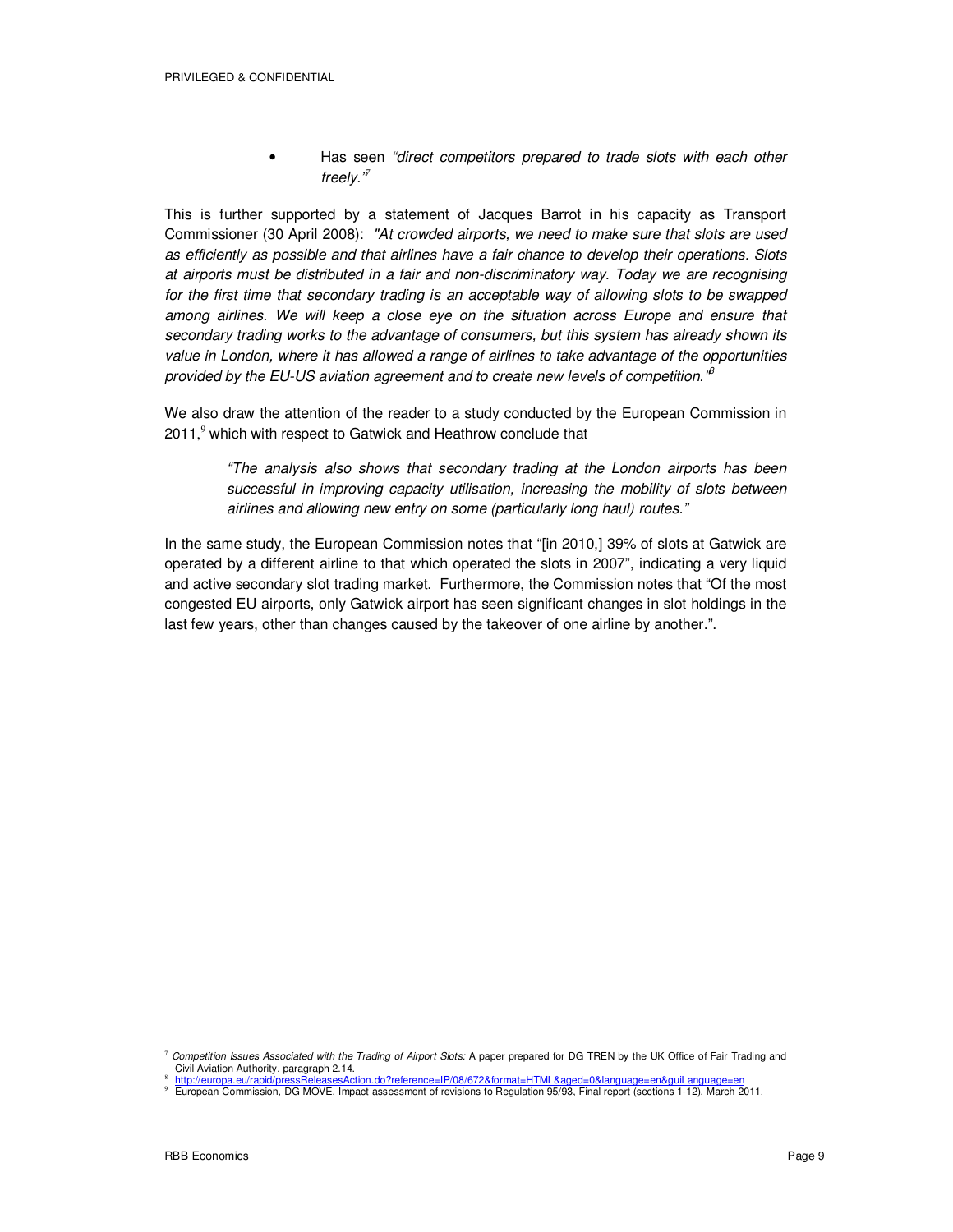

# **A response based upon new information since the CAA Final Proposals**

#### **Note prepared for British Airways[1](#page-11-0)**

#### **November 2013**

This note is in response to the letter from the CAA on 18 November 2013 in request of any additional points to consider on the Q6 process<sup>[2](#page-11-1)</sup>. This request included comments on information that has arisen since the CAA Q6 Final Proposals consultation, such as the provisional determination by the Competition Commission (CC) on the Northern Ireland Electricity (NIE) case, or information provided in response to the consultation.

This note covers relevant material from regulators since the consultation and addressing further some points raised in the Gatwick Airport (GAL) response. We have previously discussed the setting of an appropriate cost of capital in detail, thus do not intend to cover the same areas again and only focus upon new information.

#### **Regulatory decisions since the CAA Final Proposals**

#### **CC provisional determination on the NIE case**

This section focusses upon the economy-wide parameters of the cost of capital in the provisional determination as the most directly applicable to the Q6 determination. This leads us to focus on the total market cost of equity<sup>[3](#page-11-2)</sup>.

The CC note in their approach to the NIE case that the appropriate way to arrive at a cost of equity is to examine long-dated index linked gilt yields and forward data in establishing a risk free rate, then calculating an equity risk premium (ERP) based on the deduction of the risk free rate from a total equity market return (TMR). The table below shows the total equity market return range and point estimates from the CC in the NIE case and from the CAA in their Q6 Final Proposals.

|                | CC(NIE)       |                | CAA(Q6)         |                |  |
|----------------|---------------|----------------|-----------------|----------------|--|
|                | Range         | Point estimate | Range           | Point estimate |  |
| Risk free rate | $1.0 - 1.5\%$ | $1.25\%$       | $0.5 - 1.0\%$   | $1.0\%$        |  |
| ERP            | $4.0 - 5.0\%$ | $4.5\%$        | $5.25 - 5.75\%$ | $5.75\%$       |  |
| TMR            | $5.0 - 6.5\%$ | $5.75\%$       | $6.25 - 6.75\%$ | $6.75\%$       |  |

#### *Table 1.1: Cost of equity estimates*

*Source: CC, CAA*

<span id="page-11-1"></span><http://www.caa.co.uk/docs/78/request%20additonal%20points%20Q6%20heathrow.pdf>

<span id="page-11-0"></span>**<sup>.</sup>** <sup>1</sup> This note has been commissioned by British Airways. However, the views expressed are those of CEPA alone. CEPA accepts no liability for use of this note or any information contained therein by any third party. © All rights reserved by Cambridge Economic Policy Associates Ltd. <sup>2</sup> As published on the CAA website:

<span id="page-11-2"></span><sup>&</sup>lt;sup>3</sup> The cost of debt approach taken by the CAA and their consultants, PwC, look at the cost of debt at the all-in cost of debt level, rather than necessarily using a risk-free rate and debt premium calculated separately. As such, any change to the risk free rate should not change the cost of debt.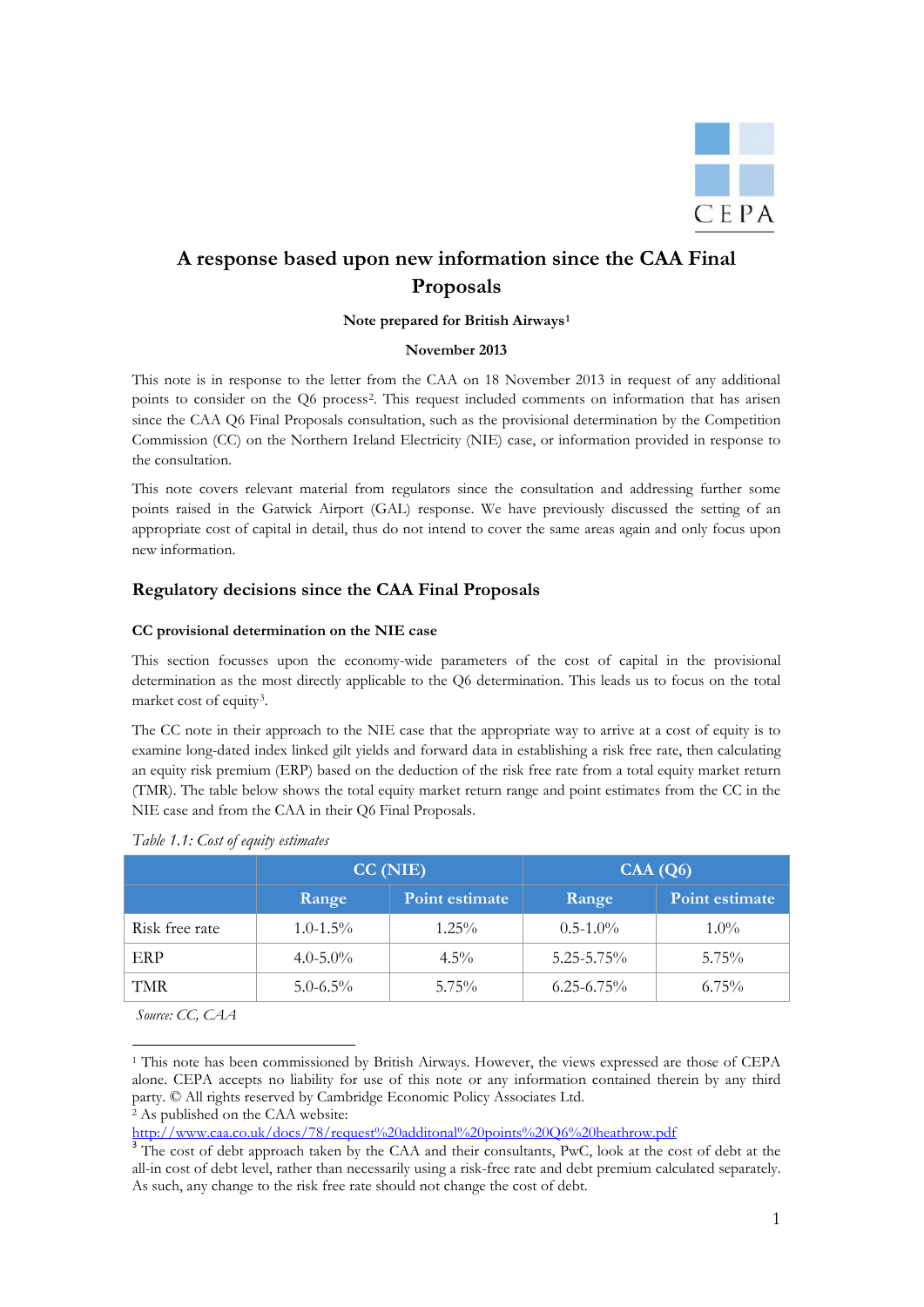This shows that the TMR estimated by the CC is an entire 100bps below the CAA point estimate, and the effect of using the CC parameters with the CAA equity betas would lead to a cost of equity which is over 110bps lower. We discuss some of the commentary around the CC determination.

On the risk free rate, the CC '*see little justification for the upper end of the range of the risk free rate to be above 1.5 per cent.*'[4](#page-12-0) They suggest that long-term factors may be at play and quote Dimson, Marsh and Staunton (DMS), who state that it is difficult to observe whether long bond yields are artificially low, but suggest there is evidence that these 'distortions' will not disappear. DMS also suggest that forward data should accurately reflect available information.

Whilst GAL had proposed a 7.0% TMR for Q6, the CC find that '*a forward-looking expectation of a return on the market of 7 per cent does not appear credible (to us), given economic conditions observed since the credit crunch and lowered* expectations of return.<sup>[5](#page-12-1)</sup> The CC instead propose a TMR of 5.0-6.5%.

In terms of selecting a point estimate from this range, the CC favour use of the mid-point. This is supported by their statement, in which they *'consider it unlikely that the cost of capital lies at the very top or very bottom of the estimated range as this would involve the lower or upper estimates for each parameter coinciding.' [6](#page-12-2)*

The impact on the cost of equity for GAL by using the CC parameters for the risk free rate and equity risk premium is 1.5% on a pre-tax basis. This leads to a fall in the pre-tax WACC of 64bps, to 5.31%. The use of the mid-point of the equity beta range would further reduce the pre-tax WACC by 22bps to 5.09% for GAL.

#### **Further regulatory information**

Two regulatory determinations have been released during the last month in addition to the provisional determination of the CC. The Office of Rail Regulation (ORR) have released their Final Determination for CP5, in which a 4.31% vanilla WACC has been agreed upon, or 4.93% in pre-tax terms (the same as the draft determination from 12 June 2013)<sup>[7](#page-12-3)</sup>. This price control runs over the same time period as Q6 and this compares to a 5.6% pre-tax WACC for HAL and 5.95% pre-tax WACC for GAL. This was released prior to the CC provisional determination on NIE. In addition, Ofgem released its decision on fast tracking the electricity distribution companies. Three relevant items are covered here:

- 1) The central reference cost of equity for assessing business plans was 6.3%<sup>[8](#page-12-4)</sup>;
- 2) The accepted cost of equity for WPD (the only fast-tracked company) was 6.7%, but this was accepted as part of a package including greater than anticipated efficiency targets<sup>[9](#page-12-5)</sup>; and
- 3) A consultation is proposed on the impact of the recent CC NIE provision determination as this would reduce the allowed cost of equity to closer to 6%.

Again, this evidence points to the CAA final determination and GAL's response both embodying excessive cost of equity values.

Statements by Ofwat support this story and for the upcoming price control, PR14, the Chief Regulation Officer from Ofwat, Sonia Brown, has discussed a vanilla WACC of 4.1% publically as a mid-point of analyst estimates.[10](#page-12-6) The Ofwat chairman, Johnson Cox, has also pointed out the falling cost of capital since the PR09 decision.[11](#page-12-7) Therefore we think that comparing to the 5.1% vanilla WACC from the PR09

**.** 

<span id="page-12-6"></span><sup>10</sup> Utility Week (2013) [http://www.utilityweek.co.uk/news/a-message-for-water-companies-from](http://www.utilityweek.co.uk/news/a-message-for-water-companies-from-ofwat%E2%80%99s-sonia-brown/938592)[ofwat%E2%80%99s-sonia-brown/938592](http://www.utilityweek.co.uk/news/a-message-for-water-companies-from-ofwat%E2%80%99s-sonia-brown/938592)

<span id="page-12-0"></span><sup>4</sup> CC (2013) 13.121

<sup>5</sup> CC (2013) 13.144

<span id="page-12-3"></span><span id="page-12-2"></span><span id="page-12-1"></span><sup>6</sup> CC (2013) 13.174

<sup>7</sup> ORR (2013)<http://www.rail-reg.gov.uk/pr13/PDF/pr13-final-determination.pdf>

<span id="page-12-4"></span><sup>8</sup> Ofgem (2013) [https://www.ofgem.gov.uk/sites/default/files/docs/2013/11/assessment\\_of\\_the\\_riio](https://www.ofgem.gov.uk/sites/default/files/docs/2013/11/assessment_of_the_riio-ed1_business_plans_0.pdf)ed1 business plans 0.pdf, p18.

<span id="page-12-5"></span><sup>9</sup> This 6.7% cost of equity should be seen in the broader context of a 4.1% real vanilla WACC, implying a significantly lower cost of debt (from the indexation model) than has been allowed by the CAA.

<span id="page-12-7"></span><sup>&</sup>lt;sup>11</sup> Ofwat (2013) [http://www.ofwat.gov.uk/mediacentre/speeches/prs\\_spe20130305jcrae.pdf](http://www.ofwat.gov.uk/mediacentre/speeches/prs_spe20130305jcrae.pdf)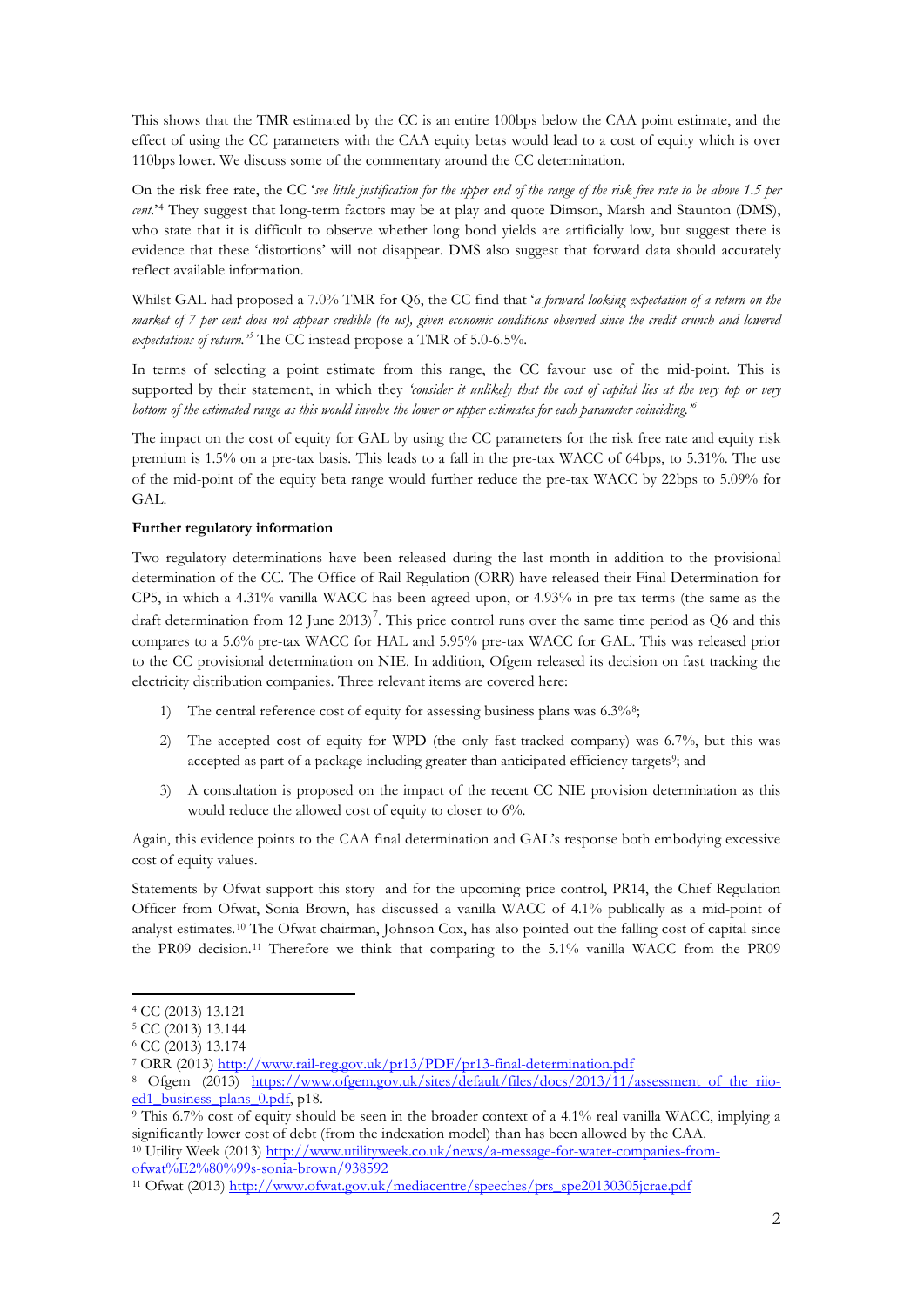determination is potentially misleading when considering regulatory precedent. The CC also lowered the vanilla WACC given to Bristol Water by Ofwat at PR09 by 50bps<sup>[12](#page-13-0)</sup>.

<span id="page-13-0"></span><sup>&</sup>lt;u>.</u> <sup>12</sup> CC (2010) Bristol Water determination, Annex N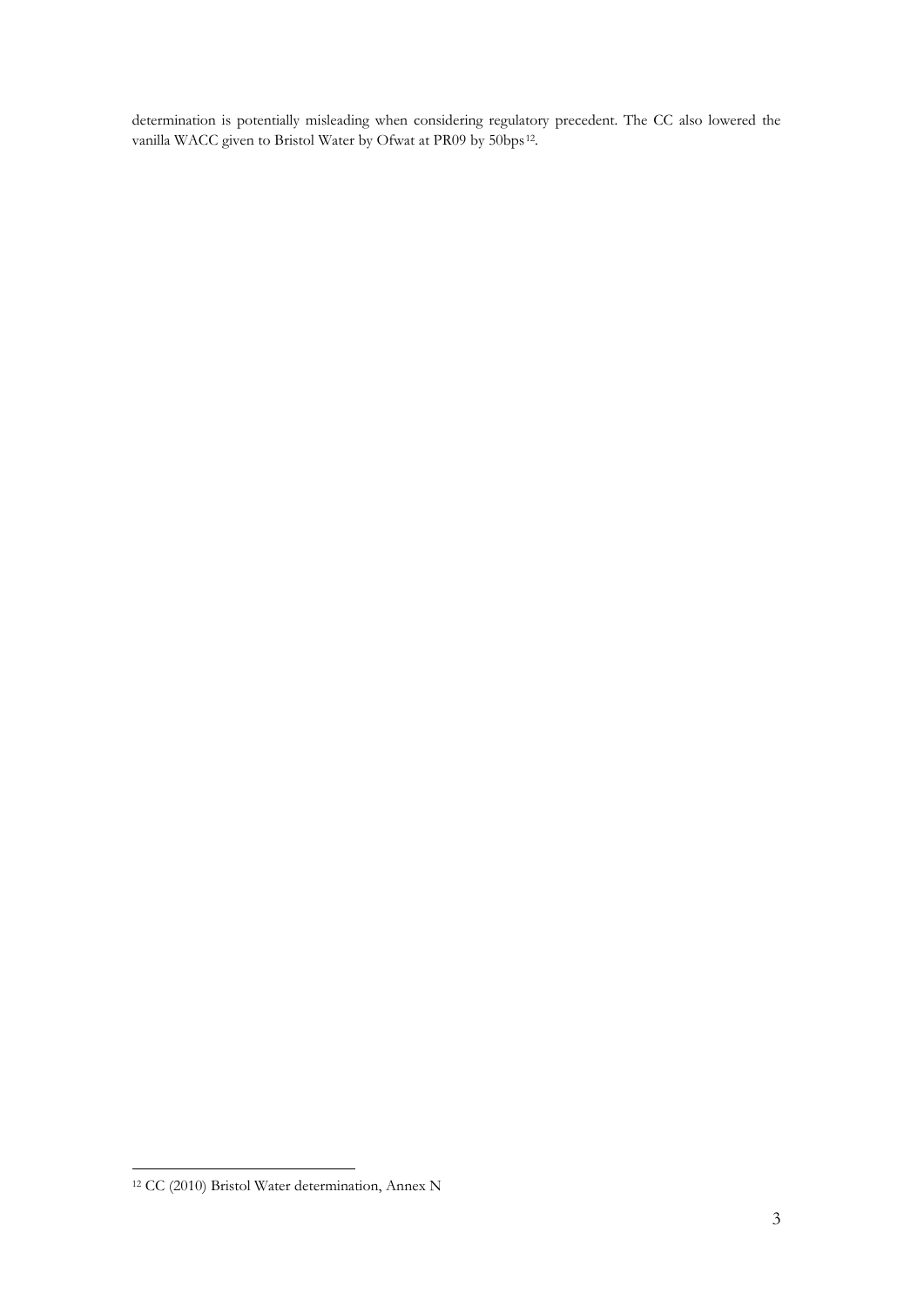|  |  | Table 1.1: Further GAL response points |  |  |  |
|--|--|----------------------------------------|--|--|--|
|--|--|----------------------------------------|--|--|--|

| Item                     | GAL response (Oxera report page ref)                                                                                                                                      | relevant<br><b>Most</b><br>response(s)                                                                                                                                                 | <b>BA/CEPA</b> Comments                                                                                                                                                                                                                                                                                     |
|--------------------------|---------------------------------------------------------------------------------------------------------------------------------------------------------------------------|----------------------------------------------------------------------------------------------------------------------------------------------------------------------------------------|-------------------------------------------------------------------------------------------------------------------------------------------------------------------------------------------------------------------------------------------------------------------------------------------------------------|
| Cost of equity           |                                                                                                                                                                           |                                                                                                                                                                                        |                                                                                                                                                                                                                                                                                                             |
| Equity beta              | The asset beta does not reflect the significant<br>increase in GAL's risk. Systematic risk has increased<br>during $Q5.$ (p2)                                             | CEPA (June 2013) Response to the<br>CAA's Initial Proposals on the WACC<br>for Gatwick; CEPA (June 2013)<br>Equity Betas for Heathrow and<br>Gatwick in the Q6 Price Control<br>Review | The equity beta measures relative<br>systematic risk. The evidence supports<br>a lowering of relative risk since Q5 and<br>given the reduction in notional<br>gearing, the asset beta is significantly<br>above a reasonable figure and<br>regulatory precedent in comparator<br>sectors.                   |
| Cost of debt             |                                                                                                                                                                           |                                                                                                                                                                                        |                                                                                                                                                                                                                                                                                                             |
| Inclusion of junior debt | Junior debt has been included in the HAL embedded<br>debt cost calculation. (p4)                                                                                          | BA (October 2013) Response to CAA<br>Final Proposals for HAL (Appendix<br>B)                                                                                                           | The inclusion of junior debt should<br>not be included for HAL, and there is<br>certainly no reason to include this for<br>GAL.                                                                                                                                                                             |
| Fees                     | New Issue Premia of 25bps could be up to 25bps.<br>(p4)                                                                                                                   | BA (October 2013) Response to CAA<br>Final Proposals for HAL (Appendix<br>B); CEPA (June 2013) Response to the<br>CAA's Initial Proposals on the WACC<br>for Gatwick                   | Given the generosity of the cost of<br>debt allowance, we think that the<br>amount for fees given by the CAA<br>represents an upper bound, the<br>additional fees above HAL are not<br>justified and any further fee allowance<br>uplift would be unreasonable.                                             |
| Tax                      | There is different treatment of taxation in the<br>regulatory and tax accounts. This is different to the<br>difference between effective and statutory tax rates.<br>(p5) | Only previously discussed indirectly                                                                                                                                                   | There is no reason why the CAA<br>should not note the difference in<br>effective and statutory rates. This<br>discussion is not a new concept and<br>the approach taken by the CC is<br>consistent with regulatory precedent.<br>inclusion<br>of notional<br>The<br>tax  <br>allowances which are above the |